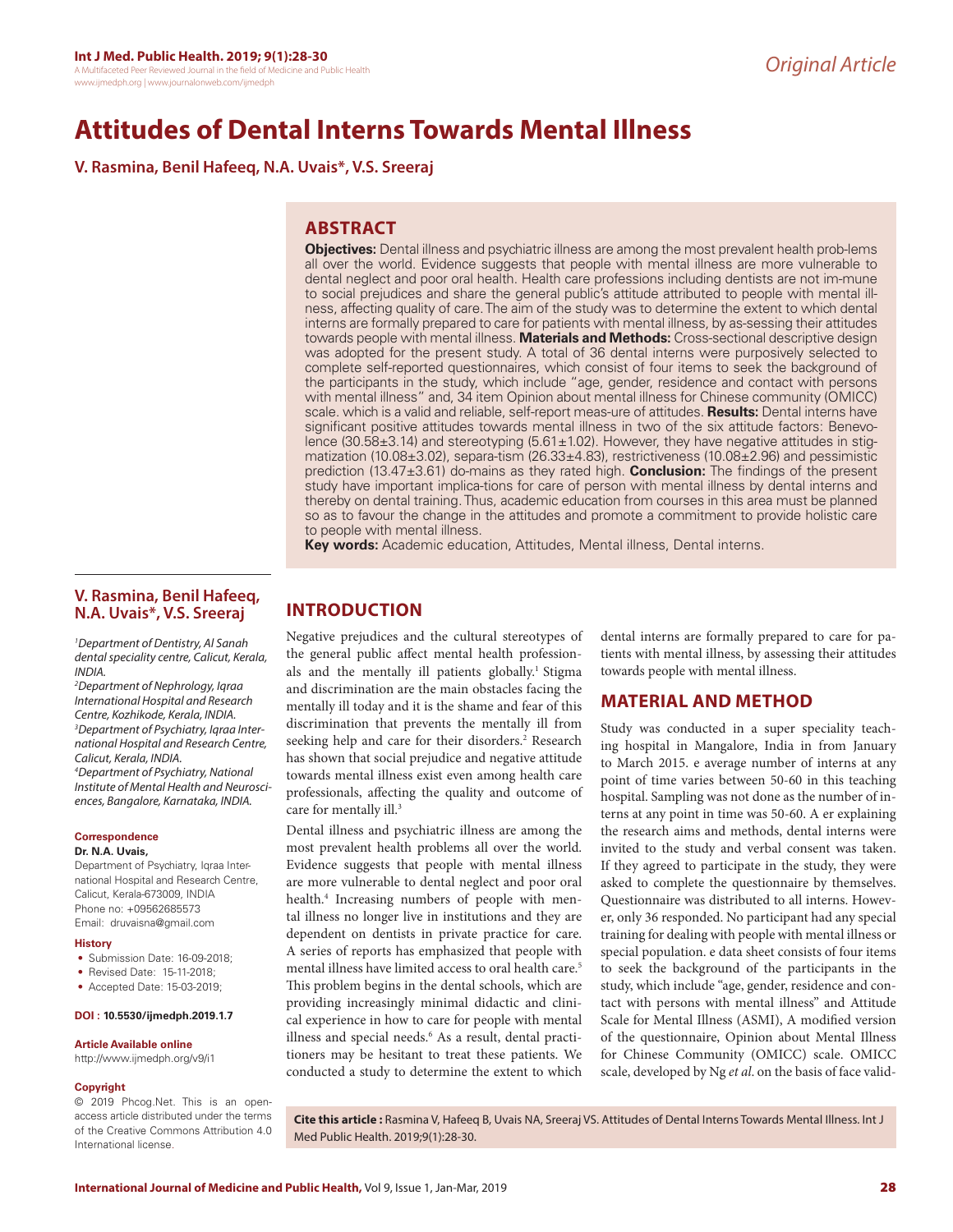ity; building on the scale of Opinion about Mental Illness (OMI) with a small-scale survey among mental health professionals, contains 34 questions to assess six domains.7 Six domains studied are:

1) Benevolence, identified by items related to kindly orientation towards people with mental illness; 2) Separatism, characterized by items emphasized the distinctiveness of people with mental illness and to keep them away at a safe distance; 3) Stereotyping, defined by items that fixed people with mental illness in a particular behavioral pattern, mental ability and mannerism; 4) Restrictiveness, identified with items that held a doubtful view on the rights of people with mental illness; 5) Pessimistic prediction, derived from items that held a view that people with mental illness are unlikely to improve and that how society treats them is not optimistic; and 6) Stigmatization, identified from items that perceived mental illness as shameful, that sufferers should be kept from being known to others. Respondents were given the choice of five response categories to tick based on their feelings from strongly disagree to strongly agree (Strongly disagree = 1, disagree = 2, uncertain = 3, agree = 4, strongly agree = 5) accordingly.

Factor analysis of the OMICC scale with 34 questions in "six" domains has been reported to yield a Cronbach's Alpha of 0.866.7

### Data Analysis

For perception about mental illness, frequency distribution of the responses was calculated. Analysis of OMICC attitude scale was done like any other likert scale with five-point responses. All responses under each domain were coded from one to five and reverse coded for benevolence domain. Analysis was performed in the form of mean and standard deviation. Attitude in each domain was determined on the basis of pooled mean values for the respective domain. Values higher than "two" were consider as negative attitude in the respective questions.

Difference in attitude across age, place of residence and contact with person with mental illness in six domains was assessed by Spearman's Correlation. *P*<0.05 was considered statistically significant. Data analysis was done with SPSS version 17 for windows.

## **RESULTS**

The final sample consisted of 36 participants with an age range of 21 to 27 years (Mean  $[M] = 22.53$ , Standard Deviation  $[SD] = 1.20$ ). Most of the participants came from urban and semi urban places (*n*=15 each), followed by rural areas  $(n=6)$ . 8 out of 36 participants had acquaintance of a close relative with mental illness.

Table 1 explains the responses (Mean scores) of the participants to the OMICC scale. High scores were observed in both the positive and negative domains of the scale as discussed below. However, higher scores on the negative domains of the scale indicated an overall unhealthy attitude of dental interns toward those with mental illness. Higher scores were observed on the positive domain of benevolence (30.58±3.14), but equally high scores were noted on other domains also, namely, Separatism (26.33±4.83), Restrictiveness (10.08±2.96) stigmatization (10.08±3.02) and Pessimistic prediction (13.47±3.61). However, less than cut-off point scores were observed in stereotyping (5.61±1.02). Corrected mean was calculated as mean score of a subscale divided by total number of items in that subscale. As in Figure 1 corrected mean was highest for benevolence (3.82±0.39), pessimistic prediction (3.36±0.9), separation ( $2.63\pm0.48$ ), stigmatization ( $2.52\pm0.75$ ), restrictiveness ( $2.52\pm0.74$ ) and stereotypic attitude (1.4±0.3) in the same order.

No significant correlation was noted on age, place of residence and contact with relatives suffering from mental illness, with any of the OMICC scores (Table 2).

## **DISCUSSION**

This study was novel in its attempt to examine the dental intern's attitudes toward mental illness. To the best of our knowledge, there are no studies in India investigating dental intern's attitudes towards mental illness.

The present study used a standardized questionnaire that measures the multiple dimensions, helping us to identify both the negative and positive aspects of the attitudes where we can work on to intervene, reinforce and enhance the attitudes of dental intern to provide proper care to persons with mental illness.

In the present study, the results showed that dental interns have significant positive attitudes toward mental illness in two of the six attitudes factors: Benevolence and Stereotyping. These findings can be compared with a past study among medical students, where the researcher concluded that medical students had unhealthy attitudes in all domains except in Benevolence domain.<sup>8</sup> Another study exploring dentistry students's views about mental illness and impact of a targeted seminar on knowledge and attitudes found that they understood mental disorder broadly, employing diverse causal models and the attitudes were benevolent and most students reported willingness to provide dental care to affected individuals.<sup>9</sup>

Higher benevolence scores among participants indicated that most of them would express kindness and altruism toward the person suffering from any form of mental illness.10 The participants showed less stereotyping attitude toward mentally ill as they rated low to the statements



**Figure 1:** Corrected Means of Subscales of ASMI

**Table 1: Mean Scores of Responses of the Participants to the Attitude Towards Mentally Ill Scale.**

| <b>Subscales</b>              | No. of<br>items | <b>Possible</b><br>score | $Cut$ -off<br>(mid)<br>point | <b>Mean</b> | <b>Standard</b><br>deviation |
|-------------------------------|-----------------|--------------------------|------------------------------|-------------|------------------------------|
| Separatism (S)                | 10              | $5 - 50$                 | 25                           | 26.33       | 4.8                          |
| Stereotyping (St)             | $\overline{4}$  | $4 - 20$                 | 10                           | 5.61        | 1.20                         |
| Restrictiveness (R)           | $\overline{4}$  | $4 - 20$                 | 10                           | 10.08       | 2.96                         |
| Benevolence (B)               | 8               | $8 - 40$                 | 20                           | 30.58       | 3.14                         |
| Pessimistic<br>prediction (P) | $\overline{4}$  | $4 - 20$                 | 10                           | 13.47       | 3.61                         |
| Stigmatization<br>(Stig)      | $\overline{4}$  | $4 - 20$                 | 10                           | 10.08       | 3.02                         |